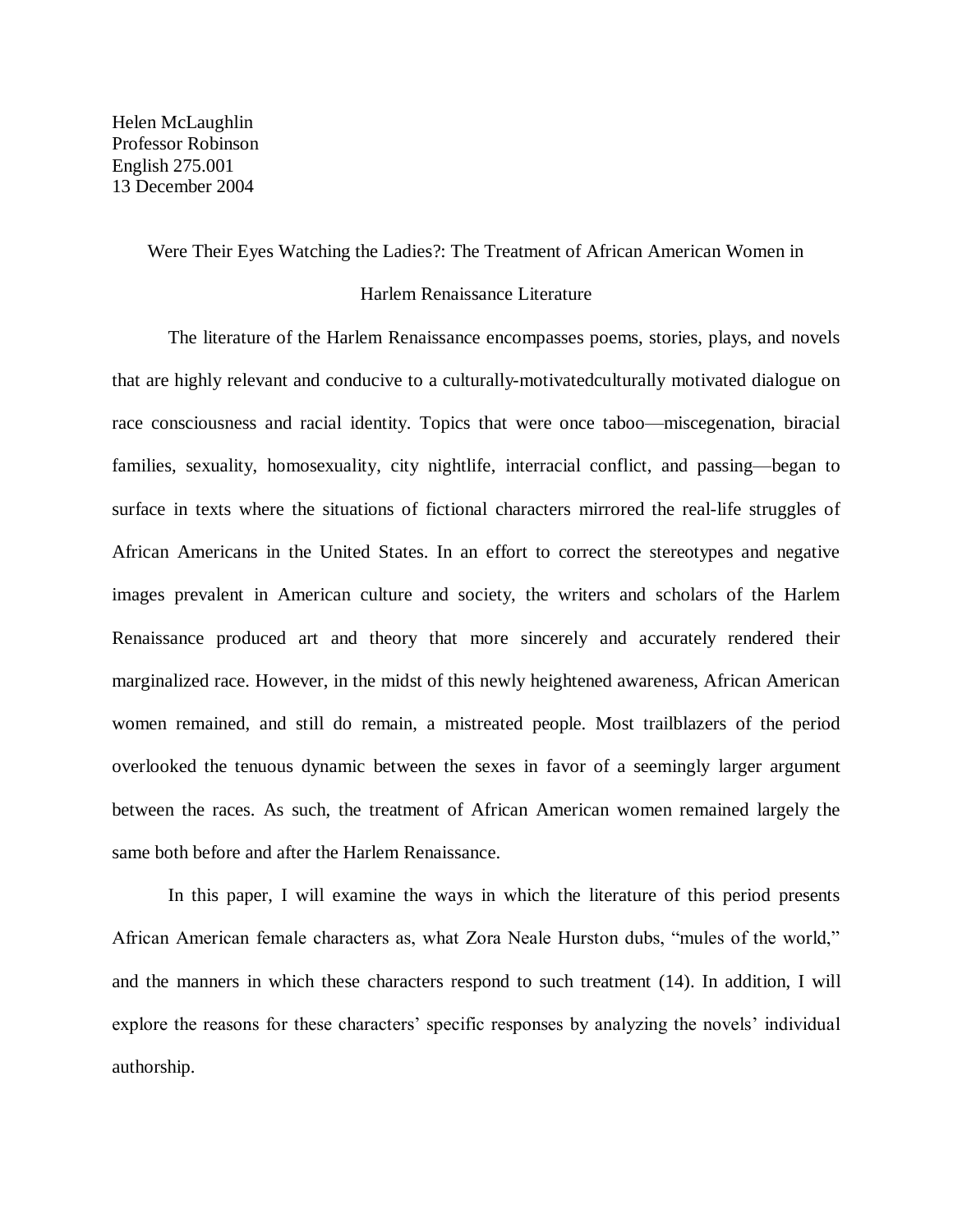In the novel, Their Eyes Were Watching God, Hurston introduces this phrase through her character, Janie Crawford, to signify the abuse of African American women throughout history. Early on, the young protagonist is educated by her grandmother in the unfortunate ways of the world. After Janie is caught kissing a young man, Nanny delivers a speech in which she acknowledges,

> Honey, de white man is de ruler of everything as fur as Ah been able tuh find out. Maybe it's some place way off in de ocean where de black man is in power, but we don't know nothin' but what we see. So de white man throw down de load and tell de nigger man tuh pick it up. He pick it up because he have to, but he don't tote it. He hand it to his womenfolks. **De nigger woman is de mule uh de world so fur as Ah can see**. (14) [emphasis added]

As the sole guardian and only advocate of her granddaughter's wellbeing, Nanny speaks with an abundance of fear; fear that Janie will be used and abused as Janie's mother was, and will wind up pregnant and alone without the support and protection of a husband. Hurston makes a deliberate choice in having Nanny describe the mule as analogous to an African American woman. Critic Julie Haurykiewicz elaborates on the mule's symbolism in her article, "From Mules to Muliebrity: Speech and Silence in *Their Eyes Were Watching God.*" She writes, "Hurston's choice of this animal is significant considering its constitution and connotations. The mule is an animal of mixed parentage (donkey and horse), usually the offspring of a jackass and a mare. Mules are frequently sterile and are employed as beasts of burden to labor for their masters" (45). Mules are generally cheap and used for the transport of goods and people. They can be trained into subservience to fulfill a role as the tool or means to accomplish a task and to assume the status of possession. A mule is not a pet that is shown affection and attention,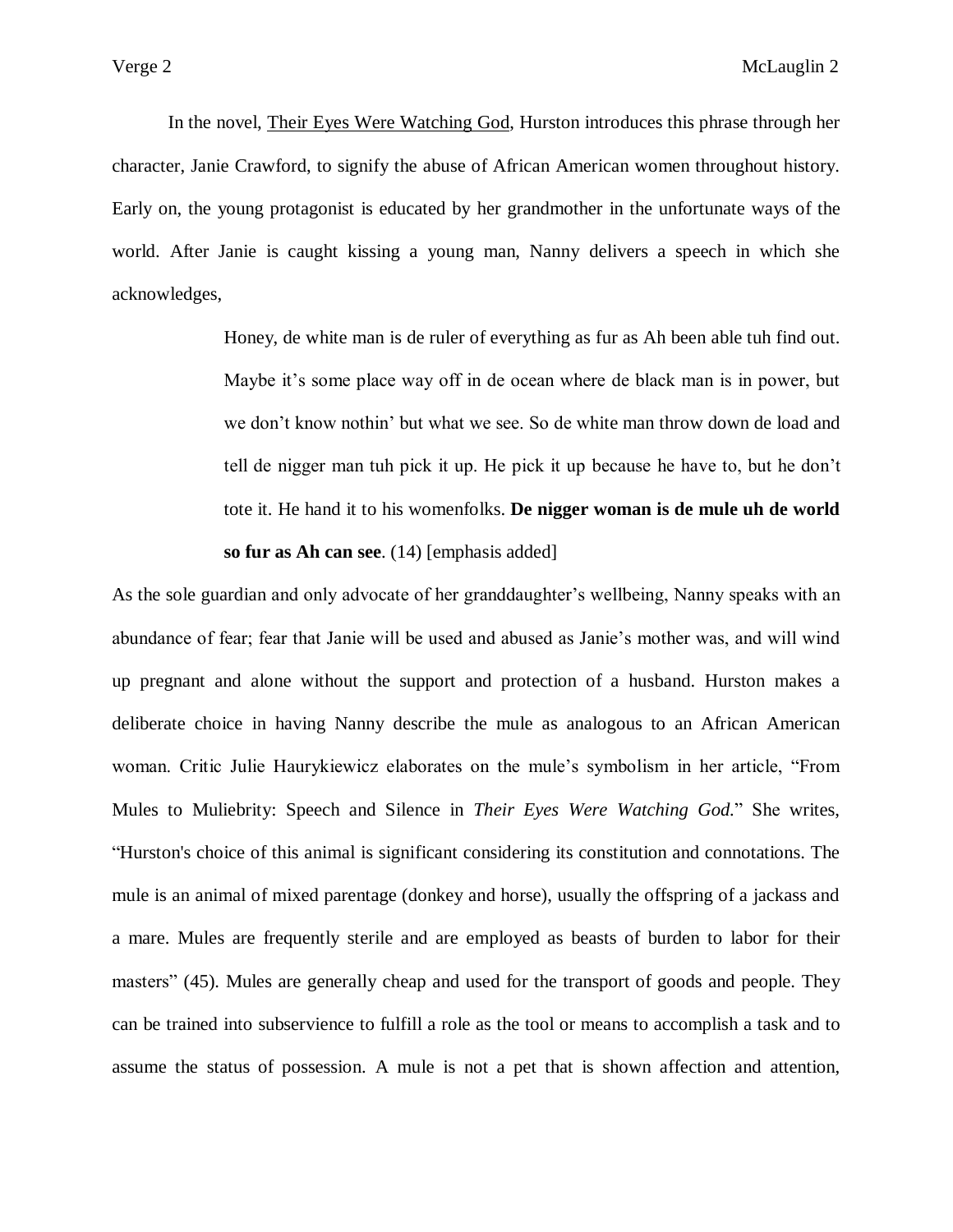domesticated, and treated as a member of the family. It is a harassed and harnessed animal that garners little respect. An examination of Janie's three marriages illustrates Nanny's provocative phrase.

As Janie emerges into womanhood and develops a sense of her own sexuality, Nanny does not want man after man to take advantage of her granddaughter's curiosity and naïveté. At first, Janie is distraught that she cannot marry for love. The sixteen-year-old has romantic notions about the union of two people that are not farfetched daydreams intended for a locked diary. Janie realizes the emotional factor involved in any intimate relationship, particularly those that are physically intimate. Hurston writes,

> She was stretched on her back beneath the pear tree soaking in the alto chant of the visiting bees, the gold of the sun and the panting breath of the breeze when the inaudible voice of it all came to her. She saw a dust-bearing bee sink into the sanctum of a bloom; the thousand sister-calyxes arch to meet the love embrace and then ecstatic shiver of the tree from root to tiniest branch reaming in every blossom and frothing with delight. So this was a marriage! She had been summoned to behold a revelation. Then Janie felt a pain remorseless sweet that left her limp and languid. (11)

In this scene, Janie identifies with the tree and its blossoms in such a way that her connection allows her to have an orgasmic experience when the blooms are pollinated. For Janie, this simulation of sexual intercourse is not merely a physical sensation, but an emotional one as well. She understands that there is something very special about any union between two individuals.

Janie's grandmother marries her off to Logan Killicks, an older man in the community, because of the stability and protection he will offer her granddaughter. Janie is disappointed in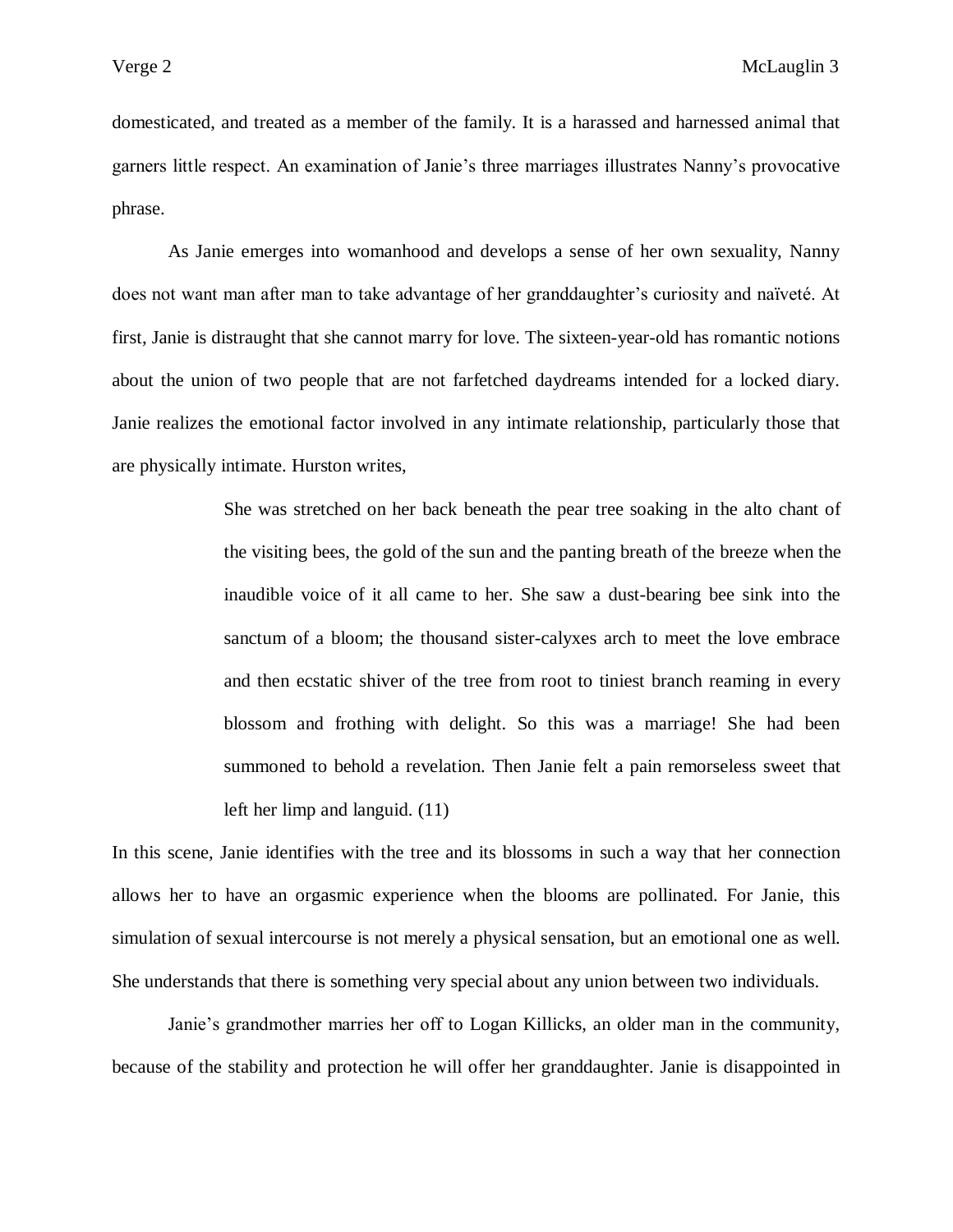her marriage because she does not have an emotional attachment to him in the way that she believes is essential. Immediately, she resolves, "Yes, she would love Logan after they were married," but no love comes about (21). She tells Nanny about her desire for something more substantial in the relationship, but Nanny is completely flummoxed about Janie's inability to appreciate what she *is* gaining from the marriage. Nanny says,

> 'If you don't want him, you sho oughta. Heah you is wid de onliest organ in town, amongst colored folks, in yo' parlor. Got a house bought and paid for and sixty acres uh land right on de big road and…Lawd have mussy! Dat's de very prong all us black women gits hung on. Dis love! Dat's just whut's got us uh pullin' and uh haulin' and sweatin' and doin' from can't see in de mornin' till can't see at night.' (23)

Janie remains a mule to the marriage because she leaves her feelings and desires unexpressed. She swallows her craving for love because she is told it is extraneous and inconsequential to a successful union. Janie neglects to make her needs known just as a mule does not complain or resist when its comfort is ignored. Although she manages to leave the marriage when the opportunity finally presents itself, she has already compromised her vision and denied its personal significance to her.

In a parallel situation, another African American female character actually expresses her desires, but is turned away like a child. In the short story "Esther," from Jean Toomer's Cane, the protagonist develops ideas about love as a young woman. King Barlo is a prophet to her. He is a mystical visionary in the community capable of foreseeing the Middle Passage, the salvation of blacks. He leaves town and she dreams of him. When he returns, Esther resolves to tell him she loves him. She travels to Nat Bowle's house where Barlo socializes with other questionable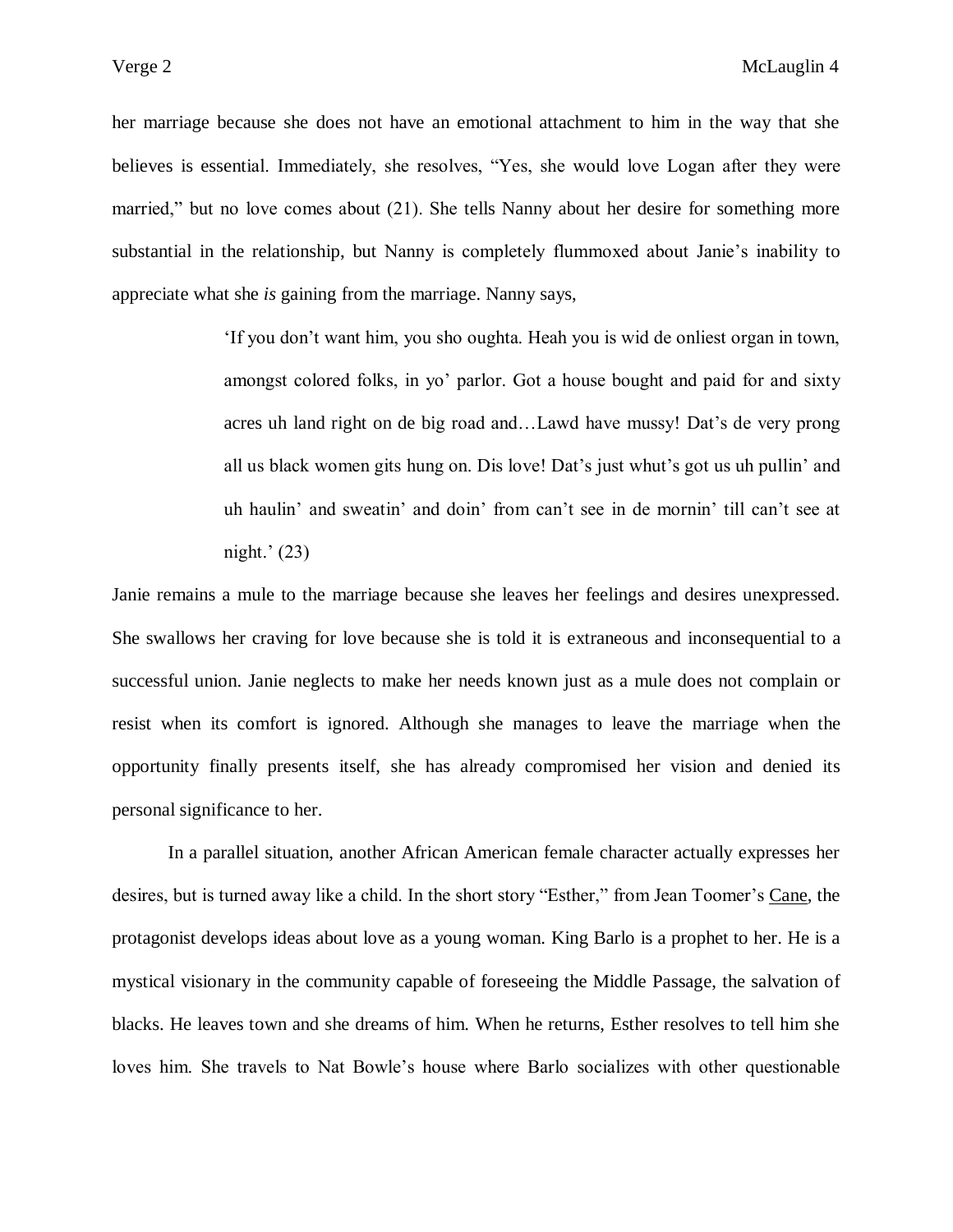townsfolk. On her way, she denies herself any remotely self-indulgent thoughts Barlo. Toomer writes,

> She will not permit herself to notice the peculiar phosphorescent glitter of the sweet-gum leaves. Their movement would excite her. Exciting too, the recession of the dull familiar homes she knows so well. She doesn't know them at all. She closes her eyes, and holds them tightly. Won't do. Her being aware that they are closed recalls her purpose. She does not want to think of it. She opens them…Crossing the street at the corner of McGregor's notion shop, she thinks that the windows are a dull flame. Only a fancy. She walks faster. Then runs. (26)

The imagined flaming windows reveal a sense of passion that Esther suppresses. She is keenly aware of what and how she feels, but is nervous and perhaps even ashamed because she may be rejected and she thinks such feelings are sinful and inappropriate. Esther nearly faints when she arrives at her destination and is described as "a frightened child" when Barlo first sees her and speaks (27). Barlo addresses her as "'lil milk-white gal,'" and tells her, "'This ain't th place fer y" (26-7). Like Janie, Esther is regarded as a child though she is nearly thirty-years-old. However, Esther does express her intentions as clearly as possible when she says, "'But I've come for you'…[and] she manages to look deep and straight into his eyes" (27). Although Esther's censored version of the truth is not a confession of raw feelings, it reveals her fear that honesty will be too much to give up to Barlo. Regardless, "guffaws and giggles break out from all around the room" and Barlo suddenly appears to have the upper hand (27). Esther leaves, thus allowing her desire for an intimate or sexual relationship with Barlo to be the butt of everyone's jokes. She allowed her whole world to fall apart the very instant she was denied a fulfillment of those desires. "She steps out. There is no air, no street, and the town has completely disappeared"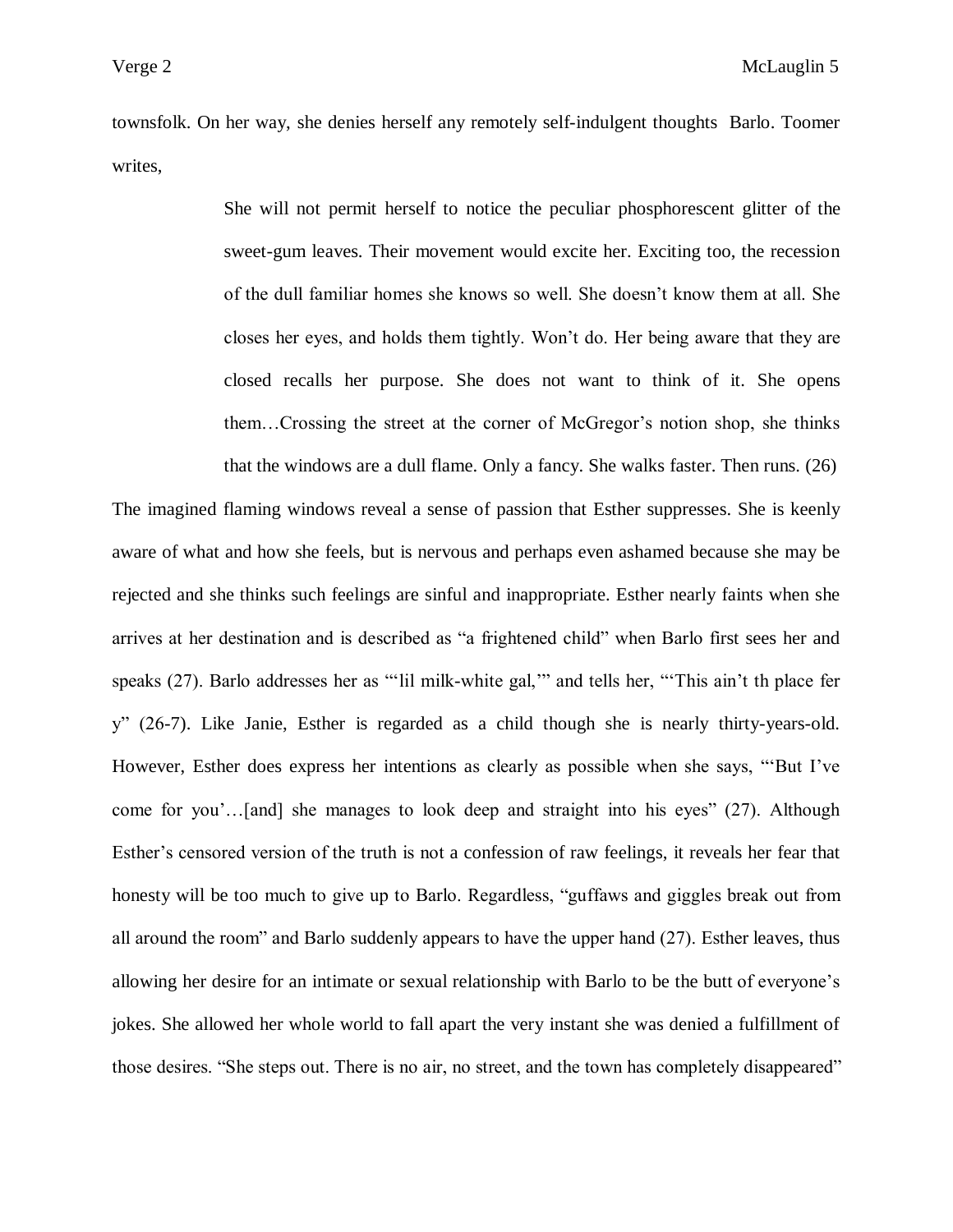(27). Esther is a mule because she does not give her desires the complete gusto and forwardness they deserve. She is seemingly bullied into making mild or bland the things she feels with passion.

In both Janie's situation with Logan and Esther's with Barlo, the female characters unknowingly surrender their personal freedom and power to the male characters. They allow what is most urgent and crucial to them to be minimized in such a way that they are also reduced to mules in the process. In her book of essays and speeches, Sister Outsider, Audre Lorde closely examines the social and psychological issues facing African American women of the past and present. In one essay, "Uses of the Erotic: The Erotic as Power," Lorde shines a light on the compulsion of many women to separate their erotic and rational selves. She writes,

> But the erotic offers a well of replenishing and provocative force to the woman who does not fear its revelation, nor succumb to the belief that sensation is enough. The erotic is a measure between the beginnings of our sense of self and the chaos of our strongest feelings. It is an internal sense of satisfaction to which, once we have experienced it, we know we can aspire. For having experienced the fullness of this depth of feeling and recognizing its power, in honor and selfrespect we can require no less of ourselves…To refuse to be conscious of what we are feeling at any time, however comfortable that might seem, is to deny a large part of the experience, and to allow ourselves to be reduced to the pornographic, the abused, and the absurd. (54, 59)

Ultimately, Janie does leave her marriage to Logan and Esther does walk away from Barlo and the crowd, but before that happens, these women are not entirely invested in what they are claiming to feel. At some point in both situations, these women deny their longing for the sake of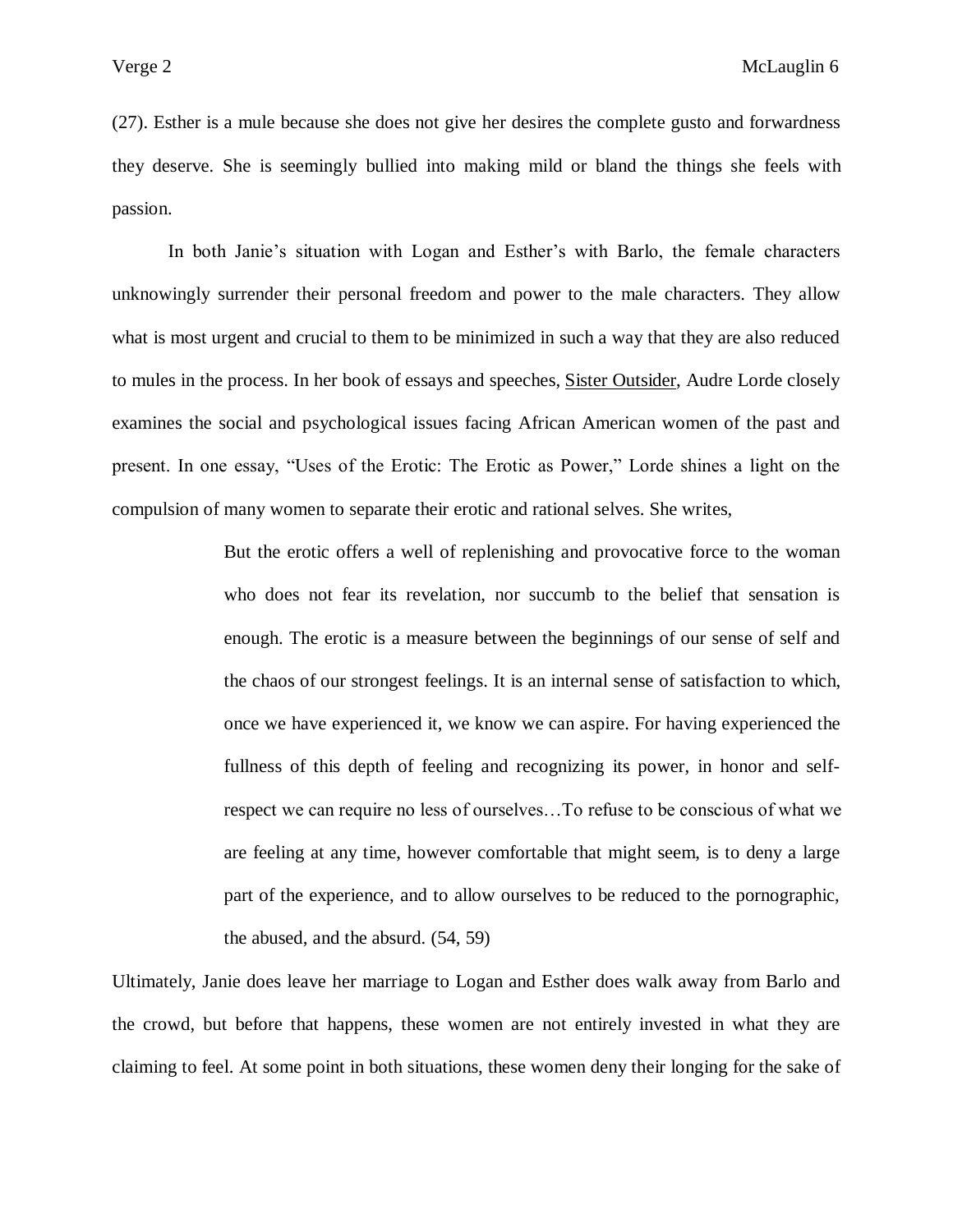maintaining outward appearances. For Janie, this denial is apparent when Hurston describes the passing time and the predictability of the young woman's silent acceptance. She writes, "So Janie waited a bloom time, and a green time and an orange time…She knew now that marriage did not make love. Janie's first dream was dead, so she became a woman" (25). Here, Janie concludes that she does not have the power to infuse her own life with intense meaning. Similarly, Esther becomes completely detached from herself, and Toomer says she is "like a somnambulist" (27). She is "frozen" just before she escapes the crowd and, as such, she cannot claim a sense of purpose and forwardness as her own (27). Neither woman asserts the strength and acceptability of her desire and, in neglecting to do so, negates a huge part of herself: her erotic power.

Toomer's personal influence cannot be denied here. As with all authors, it is safe to say Toomer writes from a place of knowledge, experience, and imagination. Although the characters and scenario of "Esther" cannot be equated so clearly and definitively with aspects of Toomer's psyche, they may be understood as part in parcel of his sexuality and perspective. In his book, Invisible Darkness: Jean Toomer and Nella Larsen, Charles Larson examines the writer's interactions with women. He writes,

> Toomer was a bit of a louse, at least where women were concerned. He went through them by the dozens, possibly by the hundreds. Although this is an exaggeration, people who knew him say that no woman was safe once she entered a room where Jean was present. Thousands of women thought they were in love with him, one of his acquaintances informed me, extending the hyperbole even further. 'He loved to screw,' Jean's medical doctor bluntly told me, though he quickly added that Jean was not a rascal in most of his relationships. 'He was very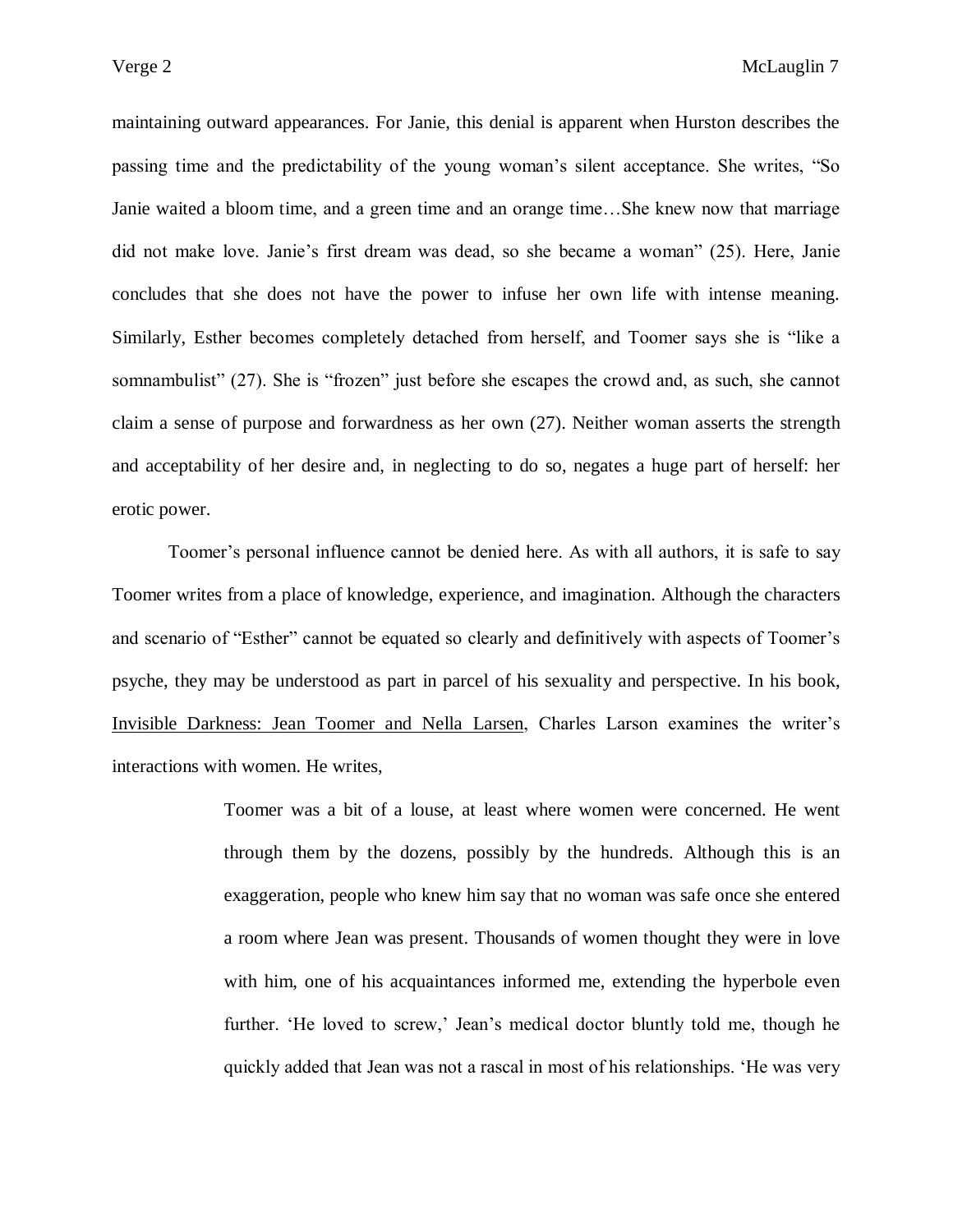much a body type…charged with the mystery of life,' a magnetic and feeling sort of person with characteristics which women often found irresistible. Friends admit, however, that he used his blackness – at least the myth of his blackness – in his seductions. (198-99)

This suggests a close resemblance between Toomer and Barlo. After all, it is the mystery and seeming power of the latter that attracts a young Esther to him in the first place. So then, what of the humiliation and ridicule handed to the woman when she expresses her desire? Short of conducting an interview with the late Toomer, one can only speculate about his direct influence on Barlo's disregard for Esther. Larson suggests a relationship between the author's associations with his mother and those with his lovers. He draws on factual evidence when he deduces, "Jean's sexual promiscuity was…rooted in his ambivalent attitude toward his mother, [because when she remarried,] she left her son with the feeling of abandonment…It isn't difficult to see the pattern reemerging in his own adulthood in Jean's cavalier attitude toward women" (199). When Barlo is inconsiderate of Esther's desire and the risk she takes in expressing it, he communicates a detachment that mirrors one of Toomer's own defense mechanisms; psychologically, it is easier to reject before being rejected. The author's propensity for philandering, from purported affairs with Georgia O'Keefe to Edna St. Vincent Millay, reveals his finely tuned ability to advance or withdraw, to give or withhold himself in a way that prevents him from being abandoned. Curiously, Toomer writes "Esther" from the perspective of the young woman, whose whole world vanishes, thus illustrating his familiarity with the scenario of rejection. While crafting a story where the female assumes the abused role of the mule, Toomer writes her with veiled empathy that the audience as readers and interpreters cannot overlook.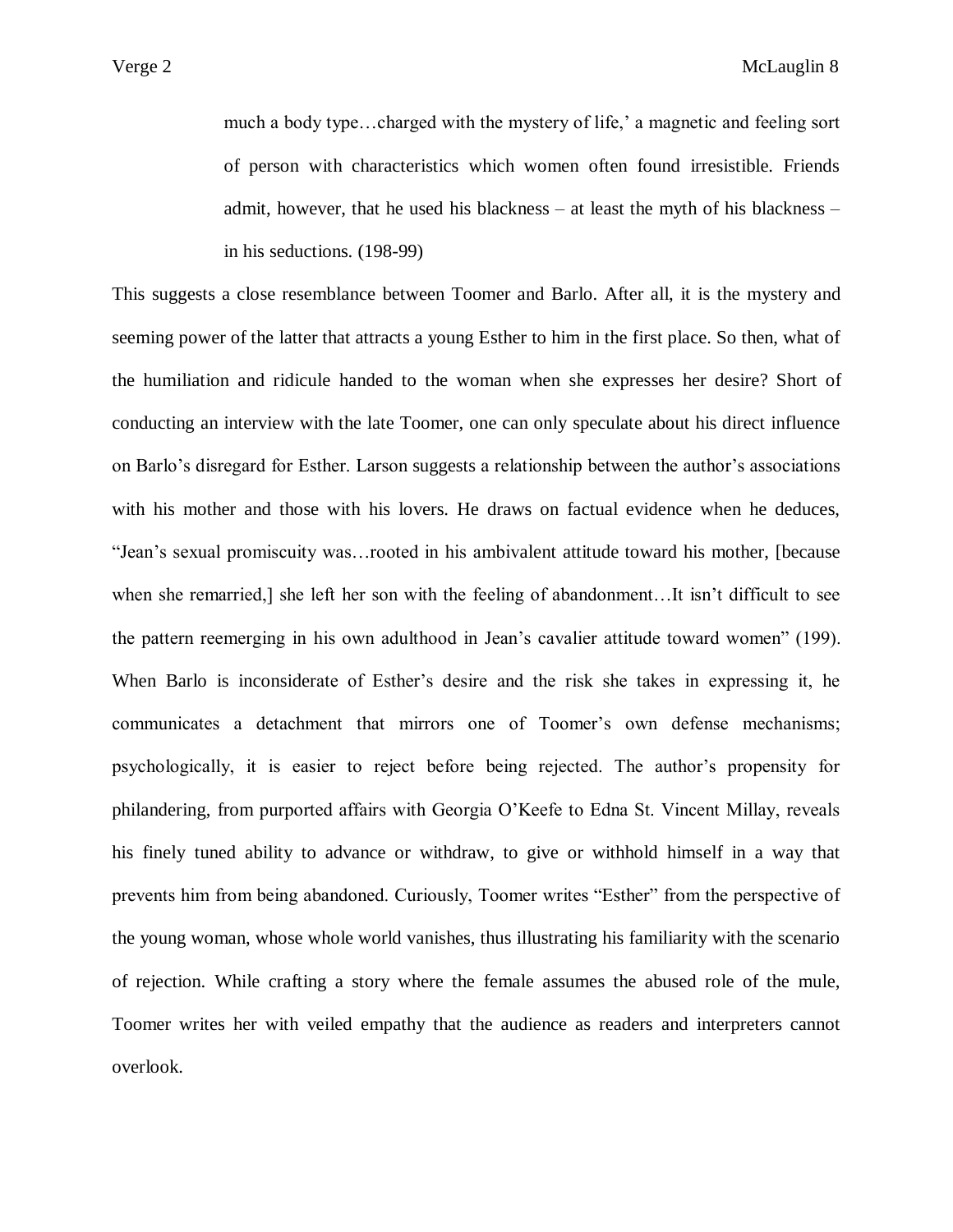Janie's second marriage to Jody Starks is the cause and effect of her first marriage's termination. Jody presents her with a different idea of matrimony: one where she is honored and respected. He tells her, "'Ah wants to make a wife outa you…You ain't never knowed what it was to be treated lak a lady and Ah wants to be de one tuh show yuh," and Janie believes this more closely resembles her ideal marriage (29). In an essay titled "Sexual Politics and the Fiction of Zora Neale Hurston," from the book, The Truth That Never Hurts: Writings on Race, Gender, and Freedom, feminist critic Barbara Smith identifies Janie's new love interest as a symbol of something larger. She writes, "When the prosperous looking Jody Starks happens along the road and talks prettily to her, he seems to offer a means of escape. Janie runs off with him, filled with hopes of recapturing her romantic dreams" (35). Indeed, the young woman is eager for a relationship of her own choosing.

It is not long before Jody imposes his expectations and demands on Janie. He treats her as an employee—cheap labor in his new store and post office—and belittles her when she resists or errs. He does not even develop a rapport with her, his wife, which shows he has no intention of building a successful relationship with her. Janie notices this when the people of Eatonville declare Jody the mayor and request that Janie deliver some positive words. Jody interrupts before she can answer for herself, and says, "'Thank yuh fuh yo' compliments, but mah wife don't know nothin' 'bout no speech-makin'. Ah never married her for nothin' lak dat. She's uh woman and her place is in de home'" (43). Janie's reaction is described, "It must have been the way Joe spoke without giving her a chance to say anything one way or another that took the bloom off of things. But anyway, she went down the road behind him that night feeling cold. He strode along invested with his new dignity, thought and planned out loud, unconscious of her thoughts" (43). At this point, Janie realizes she is, what Smith suggests, "merely one of his possessions, a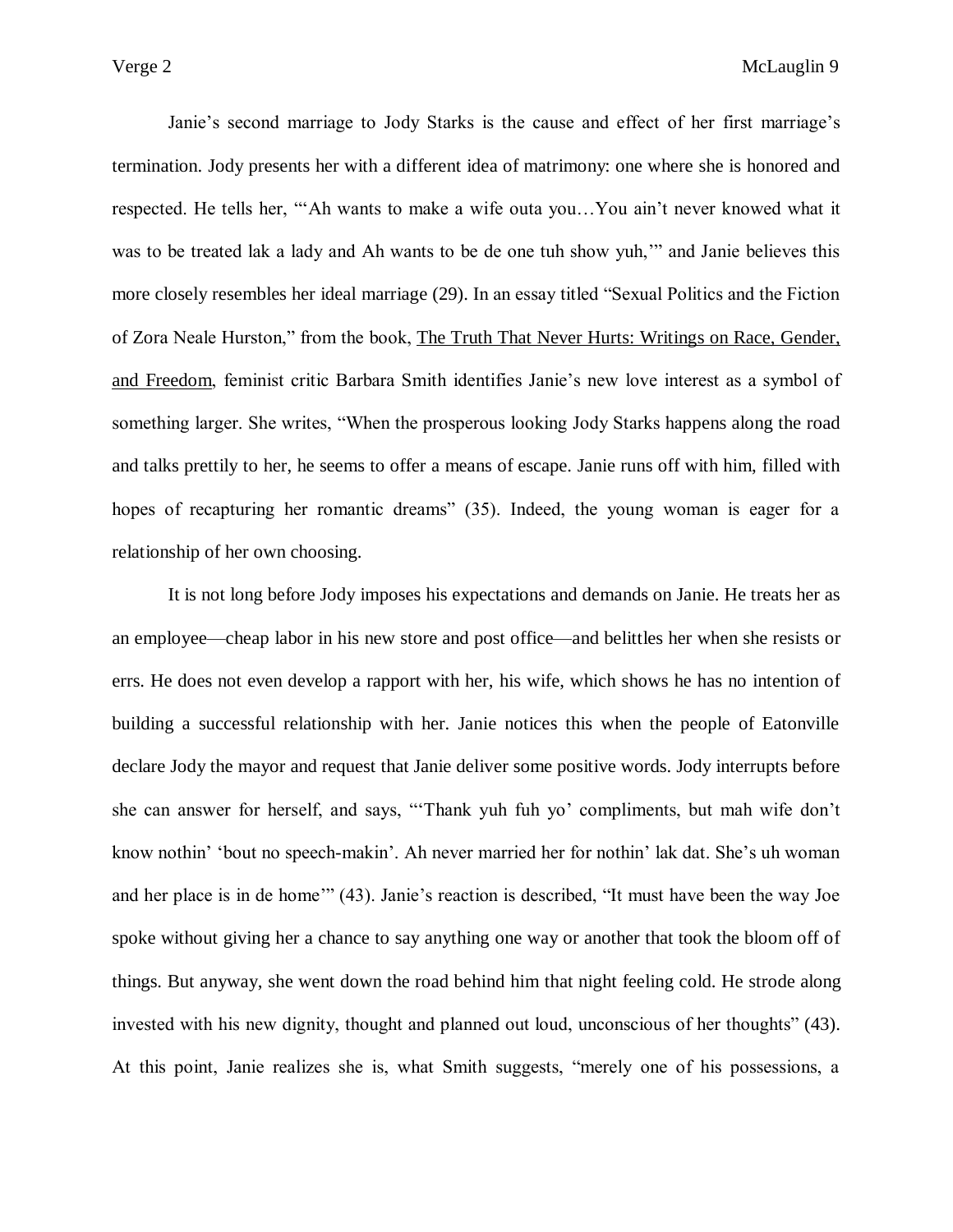beautiful status symbol," and is not something for which Jody will ever foster love because he is too consumed by his own need to acquire and maintain ownership of the best of everything (35).

Janie remains in the relationship for twenty-plus years and all the while, adheres to Jody's every demand just as an employee receives instructions from her boss. When her husband determines her hair is a source of excitement for other men in the community, he insists she tie it up and cover it. When the townsmen gather on the front porch of the store and tell jokes and stories, he prohibits her from participating and even from listening, and forcefully raises her to a status to which she does not consent. Hurston writes,

> Janie loved the conversation and sometimes she thought up good stories on the mule, but Joe had forbidden her to indulge. He didn't want her talking after such trashy people. 'You'se Mrs. Mayor Starks, Janie. I god, Ah can't see what uh woman uh yo' stability would want tuh be treasurin' all dat gum-grease from folks dat don't even own de house dey sleep in. 'Tain't no earthly use' (53-4).

By excluding her from the town's social life, Jody isolates his wife and retires her to a figurative glass case as he would a trophy. He defines and constructs a role he expects her to assume as his wife, though that role prevents her from living fully and acting and reacting as a character susceptible to personal decision-making and consequence. Janie becomes Jody's puppet, an outlet for his pride and ego and, he believes, a surefire indication of his well-roundedness as a man. He can advance this image of his success because he has achieved every desirable component of life: "love," status, wealth, and power. Janie is a mule to Jody in this relationship because she abides by her husband's physical demands. However, on another level, Janie accepts the role Jody wants her to fill for two decades without question. Just as a mule or a piece of farm equipment is purchased or obtained for a long-term purpose, so is Janie fixed as an investment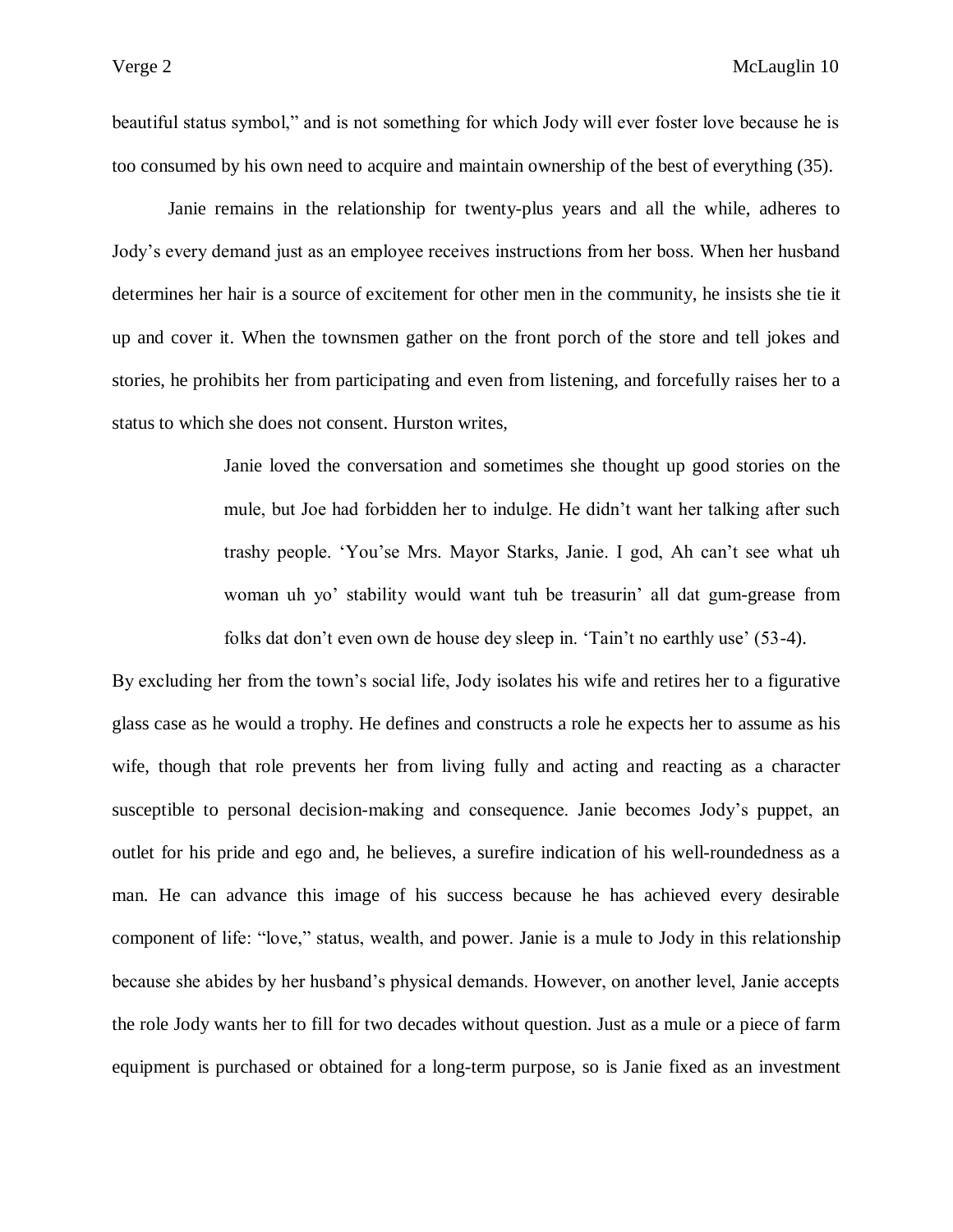for Jody's advancement. He will keep her, just as he would keep a mule, for as long as she is useful to his far-reaching cause.

Similarly, another African American female character is relegated to a specific role or status, but in this case, to enhance the author's premeditated plot and didactic message. Maggie Ellersley, from Jessie Fauset's There Is Confusion, is one such convenient figure. In a novel like Fauset's, a variety of characters are depicted as a means of illustrating both positive and negative examples of African Americans during the Harlem Renaissance. The second phase of the renaissance revolved around ameliorating many of the stereotypes rampant in European American belief systems. Fauset's leading characters, the classy and scholarly Marshall family, are highly motivated and represent African American success in an exemplary fashion. Many critics have posited this depiction as propagandistic; mainly because the average African American family of the time would not have had the means to sustain such a lifestyle. Maggie Ellersley, an ambitious but underprivileged character, appears to be Fauset's attempt to portray a realistically intelligent and devoted African American with an unfortunate set of circumstances and obstacles between her and her potential success.

Maggie first advances her economic standing when she convinces her mother to relocate to a larger home so that they may open a boarding house and transform it into a business venture. Fauset describes, "Miraculously the scheme worked. It gave Maggie her first insight into the workings of life. If you wanted things, you thought and thought about them, and when an opportunity offered, there you were with your mind made up to jump at it" (62). Through Maggie's attitude and resulting action, Fauset promotes an alternative to poverty, unemployment, and hardship. She establishes a character, Maggie, who does not rest until she achieves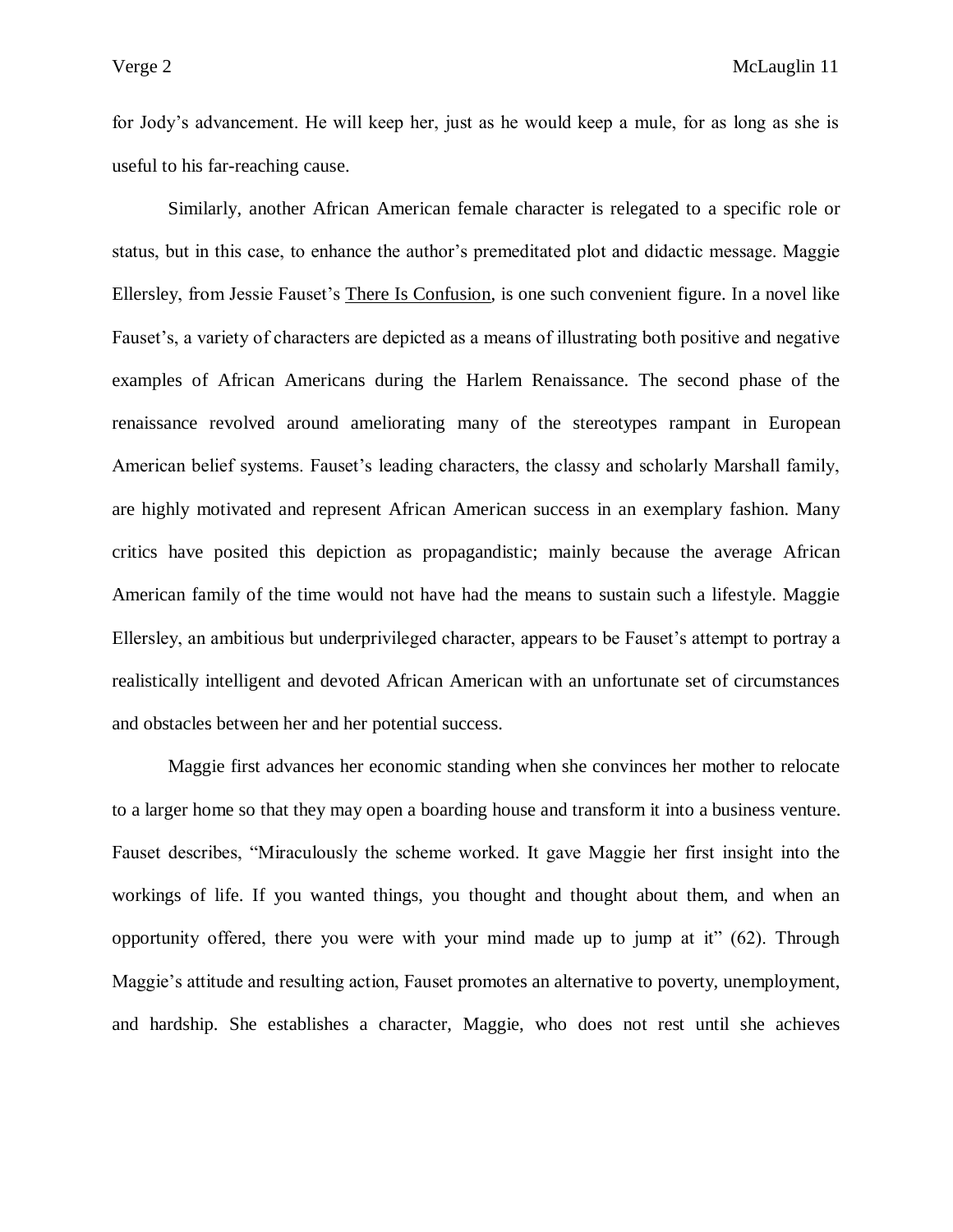substantial progress. At the same time, however, Fauset's character makes mistakes that have huge impacts on her life, leave her with difficult consequences, and force her to persevere.

When Maggie receives Joanna's spiteful letter, a request that Maggie withdraw the romantic affection she has for Philip, she responds impetuously and marries Henderson Neal, an infamous gambler unbeknownst to Maggie. The truth of his livelihood is finally revealed to her and she leaves him, but not before he threatens to kill her. Fauset's plot twists and turns until Maggie is engaged to Peter Bye, nearly killed by Henderson Neal, unengaged to Peter, and finally loving and nursing to health her first love, Philip, when she travels to Chambéry to administer medical aid to African American soldiers in war. Just before she reunites with Philip, Fauset elucidates Maggie's revised sense of self, a way of revealing that character's ability to overcome the odds. Fauset writes,

> Her newfound independence was a source of the greatest joy. Each night she mapped out afresh her future life. When she returned to America she would start her hair work again, she would inaugurate a chain of Beauty Shops…Of her ability to make a good living she had no doubt. And she would gather about her, friends, simple kindly people whom she liked for themselves: who would seek her company with no thought of patronage. She would stand on her two feet, Maggie Ellersley, serene, independent, self-reliant. The idea exalted her and she went about her work the picture of optimism and happiness. (261-62)

Maggie's experiences throughout There Is Confusion confirm her purpose in and contribution to the novel and Fauset's intentions. She is not a character Fauset spent time listening to and fashioning accordingly, but is the product of a message-driven text where her actions and their consequences are staged to support a specific set of beliefs. Maggie is constructed to represent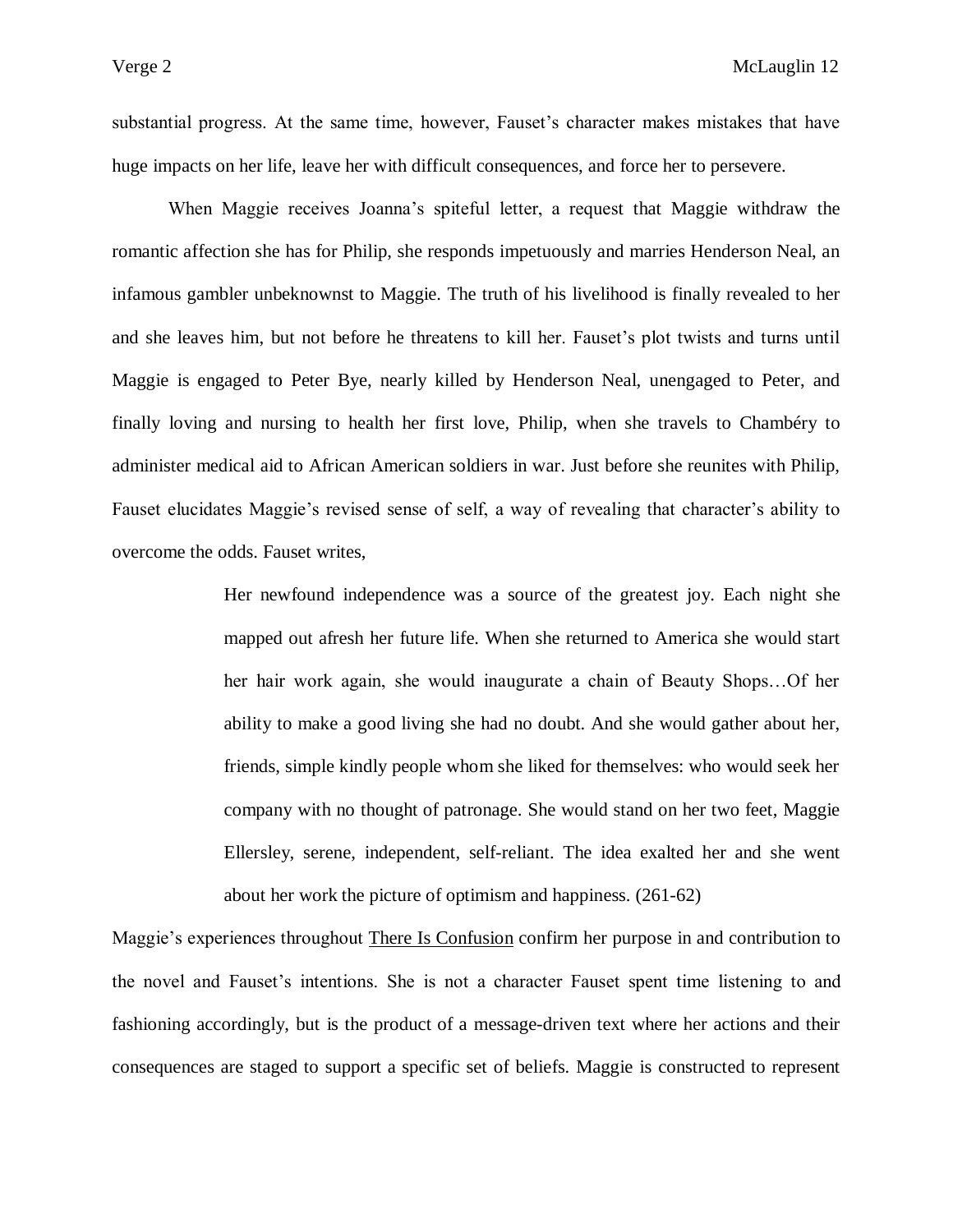the transformation of the "common folk" of the race. She is deprived of a stable background not because hardship is inherent to her character, but because such circumstances give the author the opportunity to prove how an individual may navigate an unfortunate life and arrive at respectability.

In her essay, "Femininity, Publicity, and the Class Division of Cultural Labor: Jessie Redmon Fauset's *There is Confusion*," Nina Miller examines Maggie's role in a different light, one that does not directly suggest the character is the propagandistic creation of the author. First, Miller speaks in a general sense when she writes,

> Under girding many cultural 'performances' is a symbiosis of femininity, a network of feminine 'others' which provides a context of possibility for a relatively stable bourgeois heroine. In this textual economy, bourgeois women got help managing the dynamics of public performance from their (imaginary) working-class as well as their (imaginary) peasant-class sisters. (207)

This idea, what Miller later terms *enabling*, allows Maggie to be considered as a character that balances and complements Joanna. While the latter enters a career where she risks an association of her name with tastelessness, a character such as Maggie draws attention to the fact that the class system remains intact. In other words, Joanna has the privilege Maggie lacks and that prevents Joanna from falling below her class standards. Maggie is still more susceptible to tastelessness simply because she represents a certain class of people in the novel. Even in light of Miller's hypothesis, does Maggie not remain a structural mule in the novel?<sup>1</sup> The critic further elucidates her theory when she speculates, "In her capacity as (in essence) a 'girl of the streets,' Maggie is a magnet for the distress and volatility of life in public and, hence, the structurally

<sup>&</sup>lt;sup>1</sup> If I am to concur with Miller's theory, I must also consider the possibility that both Maggie *and* Joanna are mules to Fauset's propagandistic intention in that they are the divergence of one character type into two class distinctions.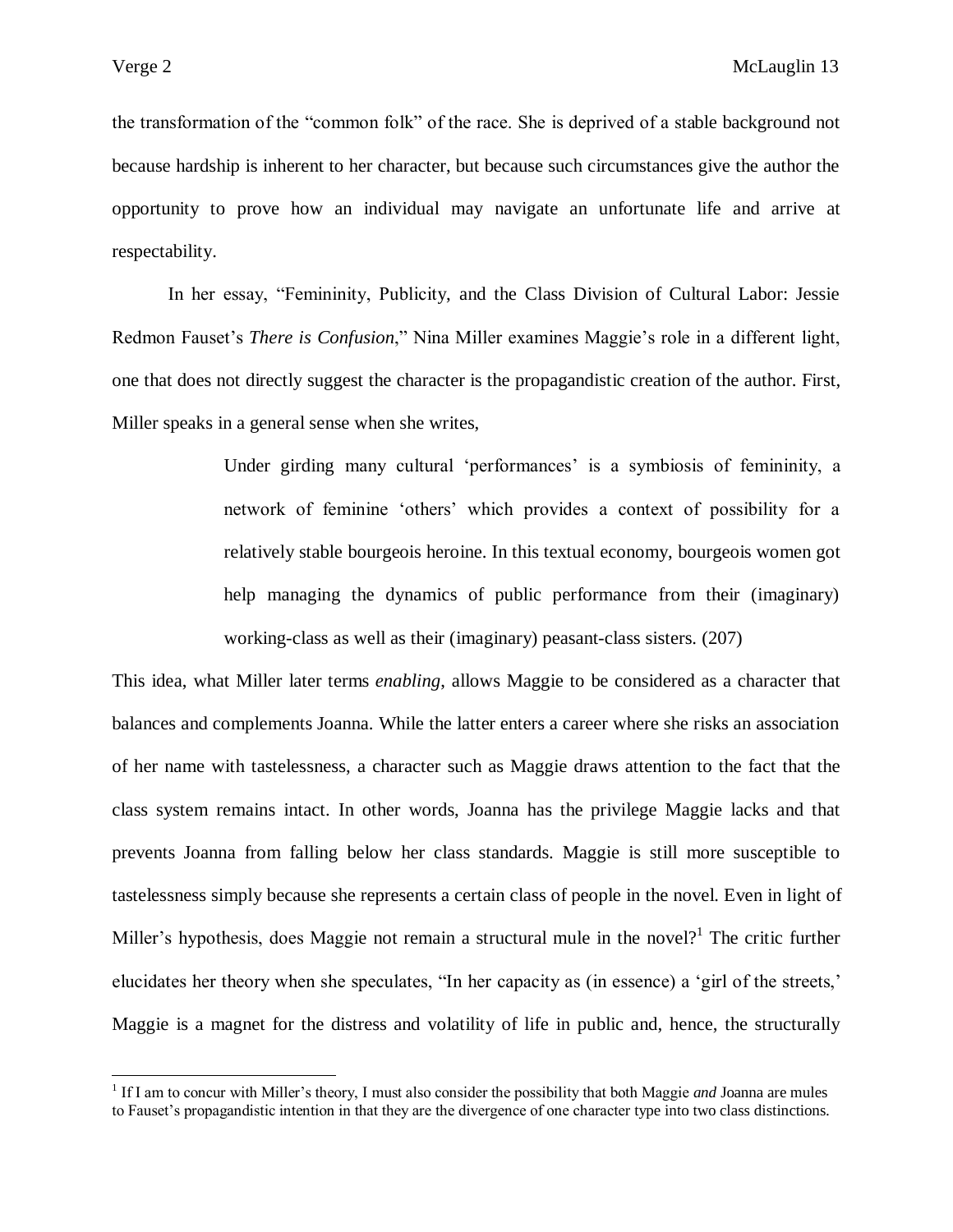enabling condition for Joanna's own pursuit of a stage career that is sanctified and safely bourgeois" (207-8). As such, any downfalls linked to public visibility—stalking, exploitation, failed romance, loss of financial resources—become issues with which Maggie copes and overcomes. There is a decisive split between the hardships Fauset hands to the two characters and their classes in her novel.

In Their Eyes Were Watching God, Janie marries a third time, a man named Vergible "Tea Cake" Woods. They meet after Janie's second husband dies and immediately following their acquaintance they embark on a life of shared experiences, something entirely new and appealing to Janie. Tea Cake teaches her to play checkers; they tell stories and jokes in the evenings on Janie's front porch; they fish after midnight; they cook together; they attend the town picnic as a couple; Tea Cake helps Janie learn to drive. It is not surprising when the two leave Eatonville and marry. They travel to Jacksonville and then journey to the Everglades to farm on the muck with others they quickly befriend. Their relationship is a positive union characterized by mutual love. This is most apparent when Tea Cake begins work, but takes time to visit Janie during the day. Hurston describes the verbal exchange when Janie discovers how much Tea Cake misses her during the day. He goes a step further to ask her to work with him on the muck because he longs for her company. This marriage is the most genuine and nurturing one in which Janie has involved herself.

A noteworthy scene arises when Mrs. Turner, a very light-skinned African American who detests Tea Cake for his blackness and adores Janie for her lightness, suggests Janie meet her brother. Tea Cake overhears from the next room and is angered by Mrs. Turner's deliberate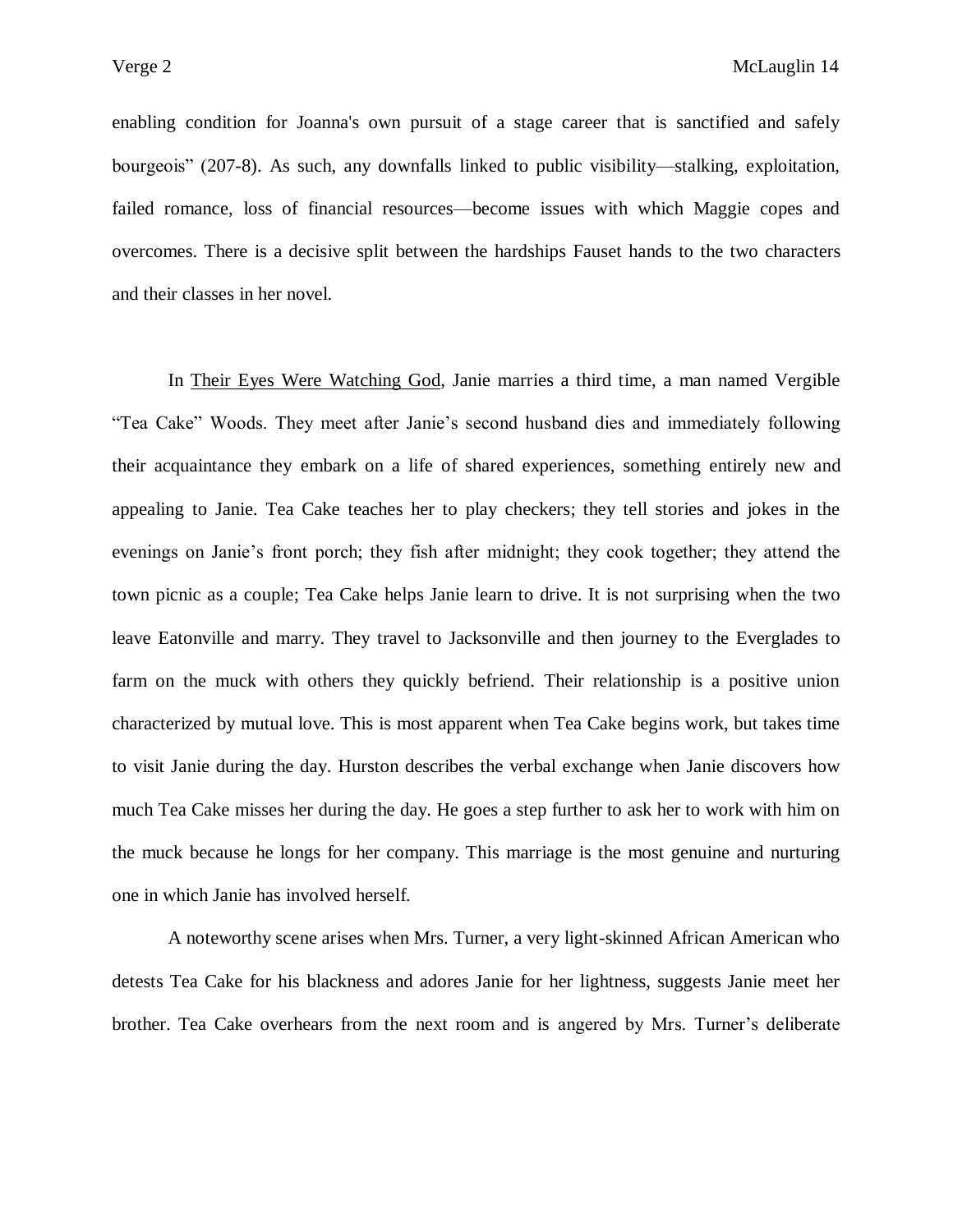attempt to sever his marriage with Janie. The brother visits the muck the following season and Tea Cake feels threatened. Hurston details his reaction when she writes,

> Before the week was over he had whipped Janie. Not because her behavior justified his jealousy, but it relieved that awful fear inside him. Being able to whip her reassured him in possession. No brutal beating at all. He just slapped her around a bit to show he was boss. Everybody talked about it next day in the fields. It aroused a sort of envy in both men and women. (147)

Mules, like any other work animal that is owned, are often subject to their masters' need to establish authority. Usually early on, a master will physically demonstrate the fact that he is at the top of the hierarchy and the mule is at the bottom. Occasionally, he will remind the animal so that his power is not threatened. Similarly, Tea Cake uses Janie as his means for reaffirming his masculinity and reassuring him of his control within their relationship. He is compelled to hurt her in a way that she will not soon forget so that he might feel more secure about her commitment to fidelity. Hurston does not address Janie's reaction to the violence, so it is imagined there is nothing significant to be said for it. However, what *is* significant is Janie's undying and unconditional love for Tea Cake even after the incident.

A severe hurricane strikes the Everglades and after struggling to safety, Tea Cake asks Janie if she is still pleased with their union. She responds, "'Once upon uh time, Ah never 'spected nothin', Tea Cake, but bein' dead from the standin' still and tryin' tuh laugh. But you come 'long and make something' outa me. So Ah'm thankful fuh anything we come through together'" (167). She maintains sincere love for her husband even when he grows very sick with rabies, accuses her of wrongdoing, and shoots her in his insanity. And when she shoots him back, she does so in a loving effort to "rid [him] of that mad dog that was in him…But she hadn't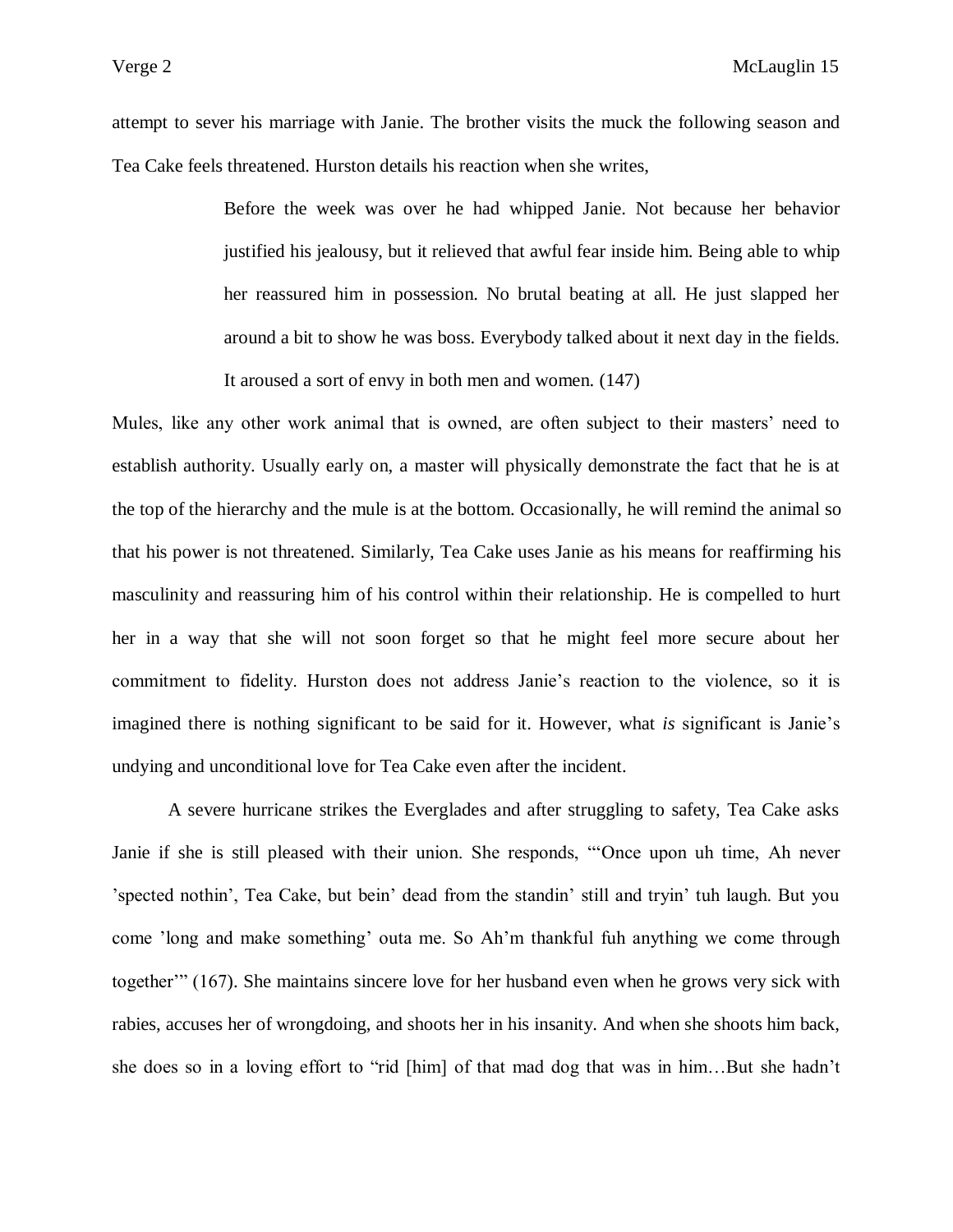wanted to kill him…She couldn't ever want to be rid of him" (187). Soon after she is found not guilty of murdering her husband, Janie returns to her hometown and tells her best friend, Pheoby, of her grand love. Hurston explains Janie's belief when she writes, "He could never be dead until she herself had finished feeling and thinking. The kiss of his memory made pictures of love and light against the wall" (193). This excerpt makes it clear that Janie needed and continues to need the love she fostered with Tea Cake. After two unsuccessful and damaging relationships, she arrives at one that brings her an abundance of joy. Tea Cake has given her a definition of love; a beautiful, concrete, fun, and romantic actuality for which she had both longed and searched her entire life. From these descriptions of her immeasurable happiness, it is no surprise Janie does not begrudge Tea Cake for the slapping on the muck. To hold that against him would be to deny herself a love she cannot do without.

In a similar vein, Irene Redfield, from Nella Larsen's Passing, compromises her own dignity in order to fulfill a need. She is keenly aware of her husband's restlessness and alludes to her own uneasiness when she finds him in a certain mood. Having once fought him on his desire to relocate the family to Brazil, Irene lives with the fear that something will set him off and he will leave her to pursue a different career in South America. There is visible tension between the two when the unresolved issue surfaces one morning. Brian is unhappy as a physician in New York, but Irene insists it is the lifestyle most suited to the wellbeing of the entire family. When he grows restless and agitated, Irene panics. Larsen writes,

> Hadn't his success proved that she'd been right in insisting that he stick to his profession right there in New York? Couldn't he see, even now, that it *had* been best? Not for her, oh no, not for her – she had never really considered herself – but for him and the boys. Was she never to be free of it, that fear which crouched,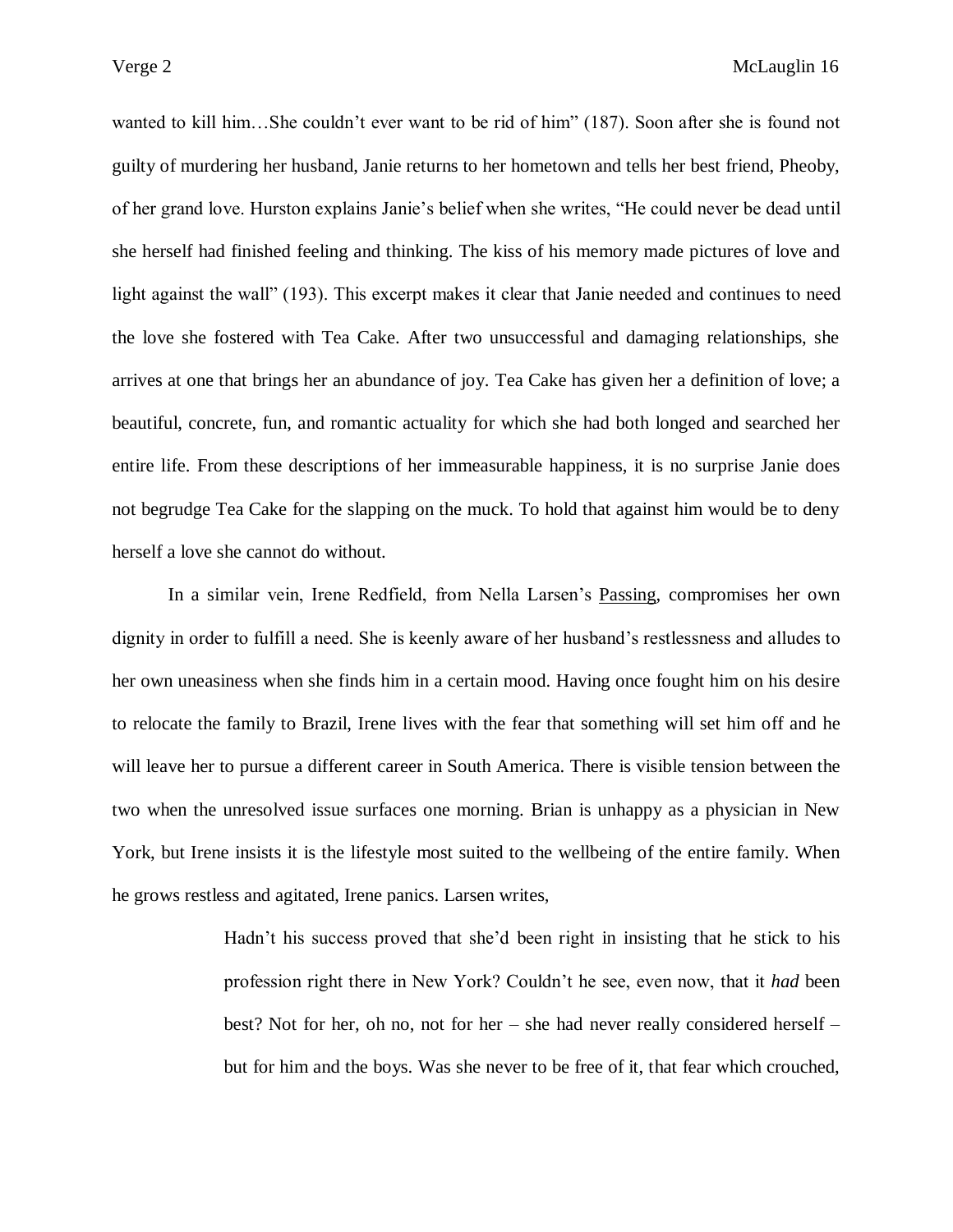always, deep down within her, stealing away the sense of security, the feeling of permanence, from the life which she had so admirably arranged for them all, and desired so ardently to have remain as it was? (57)

Irene's fear of change and uncertainty overwhelm her at moments like these. She realizes that for all the control she has managed, she is still unable to fully control her husband's tendency toward dissatisfaction with his life. She recognizes that their marriage is her saving grace and the only guarantee that he will not seek out his aspirations in Brazil, but will remain the support for his  $family.<sup>2</sup>$ 

It is when Irene suspects Brian is having an affair with Irene's high school friend, Clare Kendry, that she feels her security is most threatened. At first, Larsen portrays Irene as simultaneously shocked and crushed. The author writes, "Within her she felt a hardness from feeling, not absent, but repressed. And that hardness was rising, swelling…She shook her head, unable to speak, for there was a choking in her throat, and the confusion in her mind was like the beating of wings" (89-91). Irene cries briefly and regains composure, and her reaction seems both predictable and appropriate. In a matter of a few hours, the reality of her new situation sets in and she reacts involuntarily, dropping a cup of tea onto the rug.

> Her whole body went taut. In that second she saw that she could bear anything, but only if no one knew that she had anything to bear. It hurt. It frightened her, but she could bear it…It hurt. It hurt like hell. But it didn't matter if no one knew. If everything could go on as before. If the boys were safe. It did hurt. But it didn't matter. (94-5)

 $2<sup>2</sup>$  In this sense, Brian has been a mule to the marriage all along. While it is important to acknowledge the restrictions imposed on him, a full analysis of his situation would be best reserved for an entirely separate paper.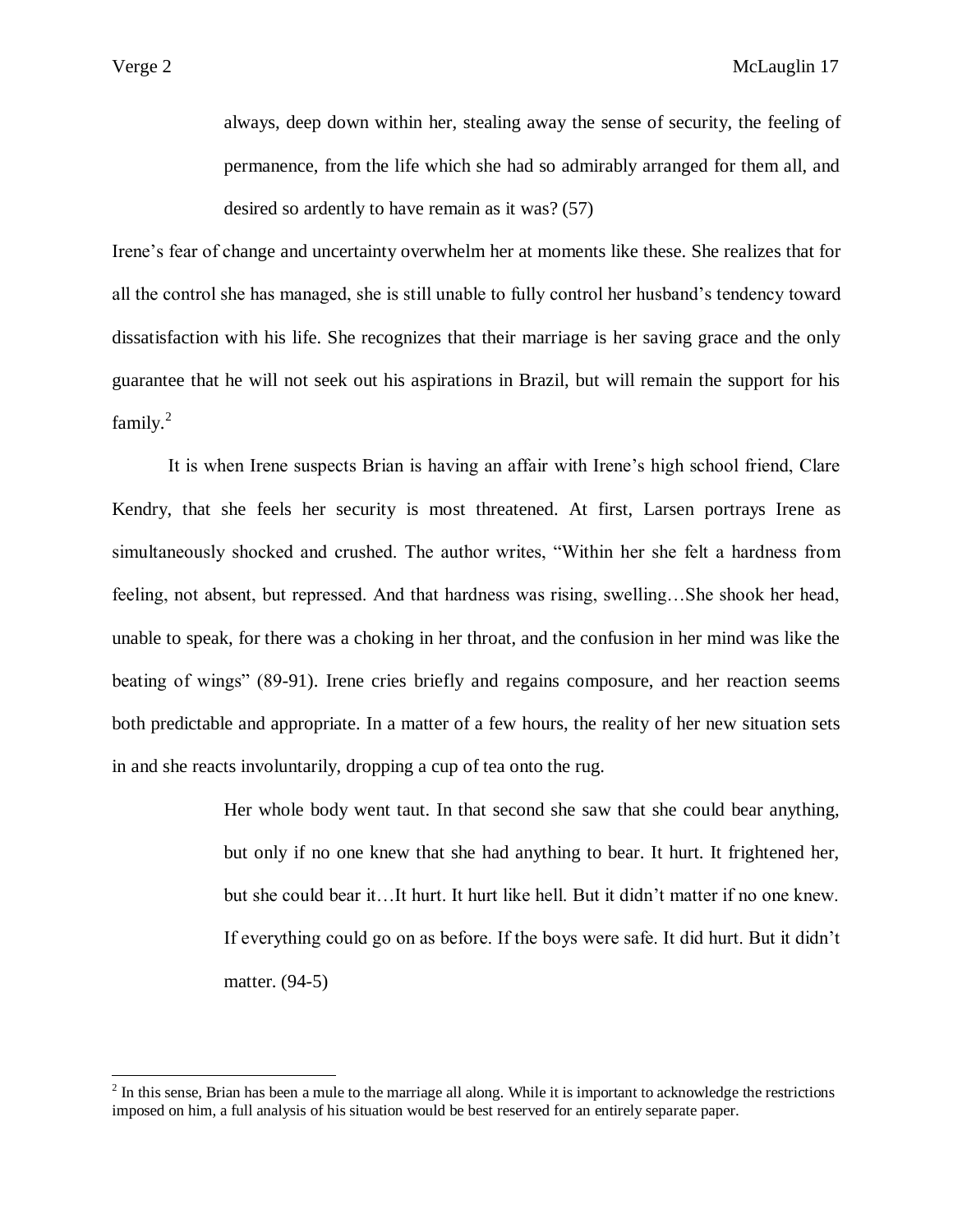At the celebration for Hugh Wentworth, Irene begins to make a decision that she concretizes a few days later. Just before she leaves for Felise's party with Brian and Clare, Irene reaffirms her priorities. Larsen writes,

> Security. Was it just a word? If not, then was it only by the sacrifice of other things, happiness, love, or some wild ecstasy that she had never known, that it could be obtained?...In spite of her searchings and feel of frustration, she was aware that, to her, security was the most important and desired thing in life. Not for any of the others, or for all of them, would she exchange it. She wanted only to be tranquil. Only, unmolested, to be allowed to direct for their own best good the lives of her sons and her husband. (107)

After determining the importance of stability and security in her marriage and family life, Irene acknowledges a lack of love for Brian. For her, he has been a source of emotional and financial support, not to mention a companion with whom she created and raised her children. However, she is not driven to feel anything more for him than appreciation for what he has provided. Larsen explains, "Nevertheless, she meant to keep him…She still intended to hold fast to the outer shell of her marriage, to keep her life fixed, certain…Better, far better, to share him than to lose him completely. Oh, she could close her eyes, if need be" (107-8). In this instant, Irene becomes a mule to her marriage. She is perfectly willing to compromise her own dignity and avoid a confrontation with her husband because it means she will not lose the stability of her carefully structured life. She recognizes the cross she bears in Larsen's description,

> Irene Redfield wished, for the first time in her life, that she had not been born a Negro. For the first time she suffered and rebelled because she was unable to disregard the burden of race. It was, she cried silently, enough to suffer as a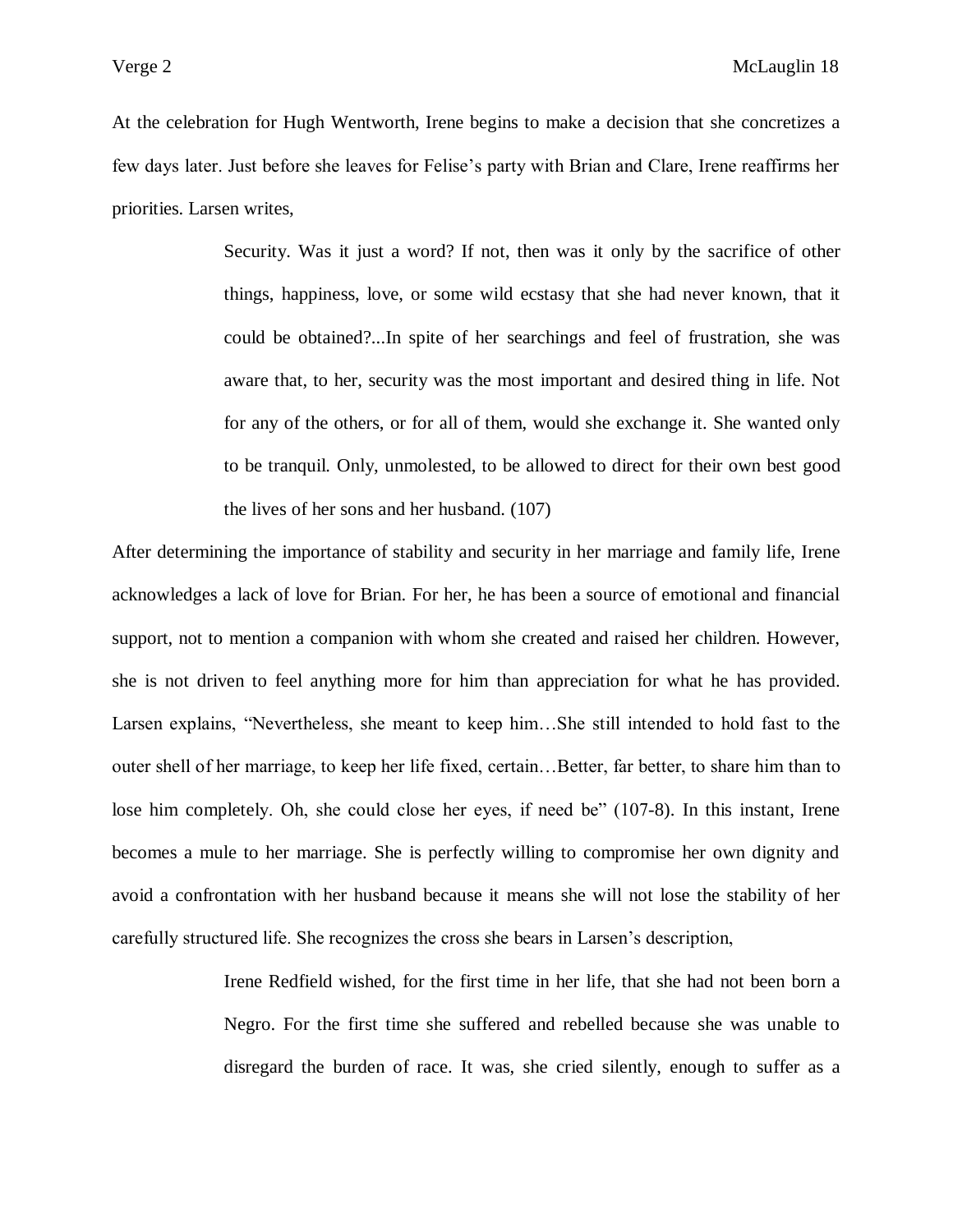$\overline{a}$ 

woman, an individual, on one's own account, without having to suffer for the race as well. It was a brutality, and undeserved. (98)

Irene is confronted with two realities, two identities: to be an African American and a woman at the same time. Having never questioned either, she is suddenly thrust into a situation where the definition and security of both are threatened. In an effort to prevent herself from spinning out of control, Irene swallows her pride in the name of survival. Like a mule, she will spinelessly tolerate and endure any injustice. $3$ 

Interestingly enough, critic Claudia Tate observes that not every study notes the significance of Larsen's duality of plot in Passing. Her essay, "Nella Larsen's *Passing*: A Problem of Interpretation," explores the possibility that the novel's climax is not one of race or racial identity. She suggests, "The real impetus for the story is Irene's emotional turbulence, which is entirely responsible for the course that the story takes and ultimately accountable for the narrative ambiguity" (143). Through this understanding of the novel, Tate emphasizes Larsen's attention to her protagonist and the protagonist's innermost feelings. The depths of that character's consciousness are intimately explored, especially during those instances when Irene confesses a lack of love for her husband but the desperation to maintain a marriage with him. Larsen's voice merges with Irene's in a scene like this and it is apparent that the author writes Irene's perspective with compassion. To thoroughly probe the mind of a fictional character is to study the self in a removed fashion. Thadious Davis expands on this idea in her book, Nella Larsen: Novelist of the Harlem Renaissance, when she claims, "in Irene, Larsen found a vehicle for deconstructing her responses to herself as a woman of color, to her mother as a white woman, and to the family as an institutional and emotional structure" (314). Irene, then, experiences a

<sup>&</sup>lt;sup>3</sup> I will suggest here that Irene will also *commit* any injustice, as we suspect from Clare's death scene. Irene's need to maintain stability at all costs strays from the mule theme I have presented thus far. As such, I hesitate to explore it in depth in this paper, though it does pose an interesting counterargument.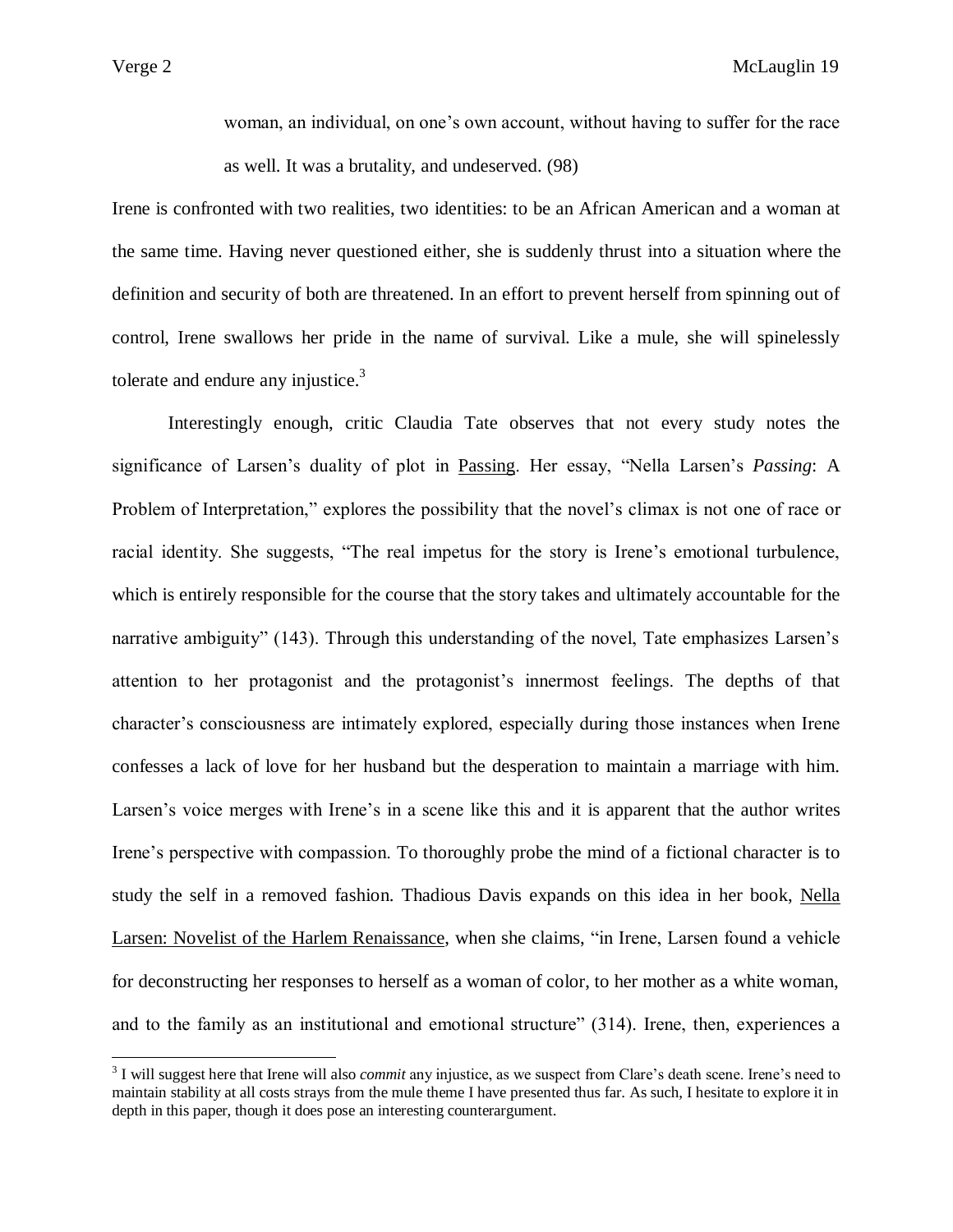culmination of Larsen's foremost concerns: she reconsiders her racial allegiance, explores the feelings associated with passing and its illusion of white skin, and struggles with her need for security within a carefully constructed family unit. Irene is representative and symbolic as a light-skinned African American woman often mistaken for a white woman.

The link between writer and character poses an interesting question, though: how does Irene's desire and willingness to maintain stability (at the cost of becoming a mule) reflect Larsen's deconstruction of herself? Davis again offers a cogent connection when she suggests,

> Larsen's theme of jealousy and rivalry for the affections of a husband…are based on an immediate situation in her life. Her own husband was seeing another woman who was, in fact, white. Larsen made the discovery while she was at work on Passing, but she did not confront [her husband], who had seemed to be an ideal husband for her. Despite her personal surprise and hurt, she chose, instead, to conceal her knowledge of the affair and…to pretend that nothing was wrong. (324)

This seems startlingly simple. The character is presented as a mule to her marriage because the author is a mule to her marriage. Irene's acceptance of Brian's infidelity is not an illustration of anything but the truth. In this case, behind the fictitious mule-role of one woman is the factual mule-role of another.

Through this exploration, I have found that any conclusion at which I wanted, hoped, or expected to arrive now evades me. I cannot string together the novels of Hurston, Toomer, Fauset, and Larsen like uniform beads; they are too different and are derived from sources too complex to turn into the necklace of my thesis. Yes, I have provided examples of and parallels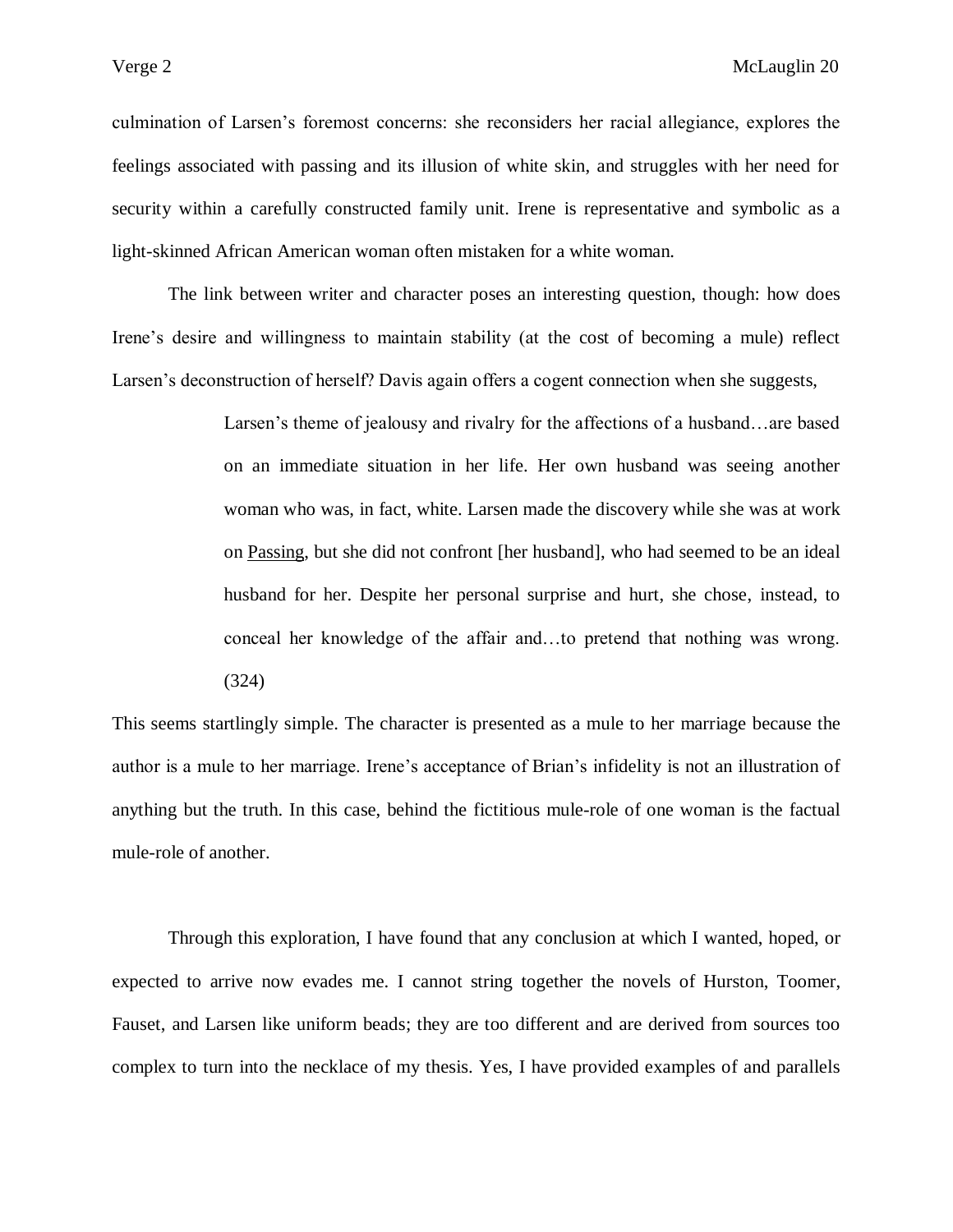between the varied mistreatments of the African American woman in Harlem Renaissance literature. But no, I cannot say the evidence I have compiled is sufficient to merit any kind of broad statement about gender's place, or lack thereof, during this specific time period. No amount of evidence could support that because there is nothing necessarily impressive or empowering about the portrayals of African American women that came before and after the Harlem Renaissance. It is hard to know when and where a gender renaissance will emerge, and it is even harder to know how or if gender *and* race will intersect in that renaissance.